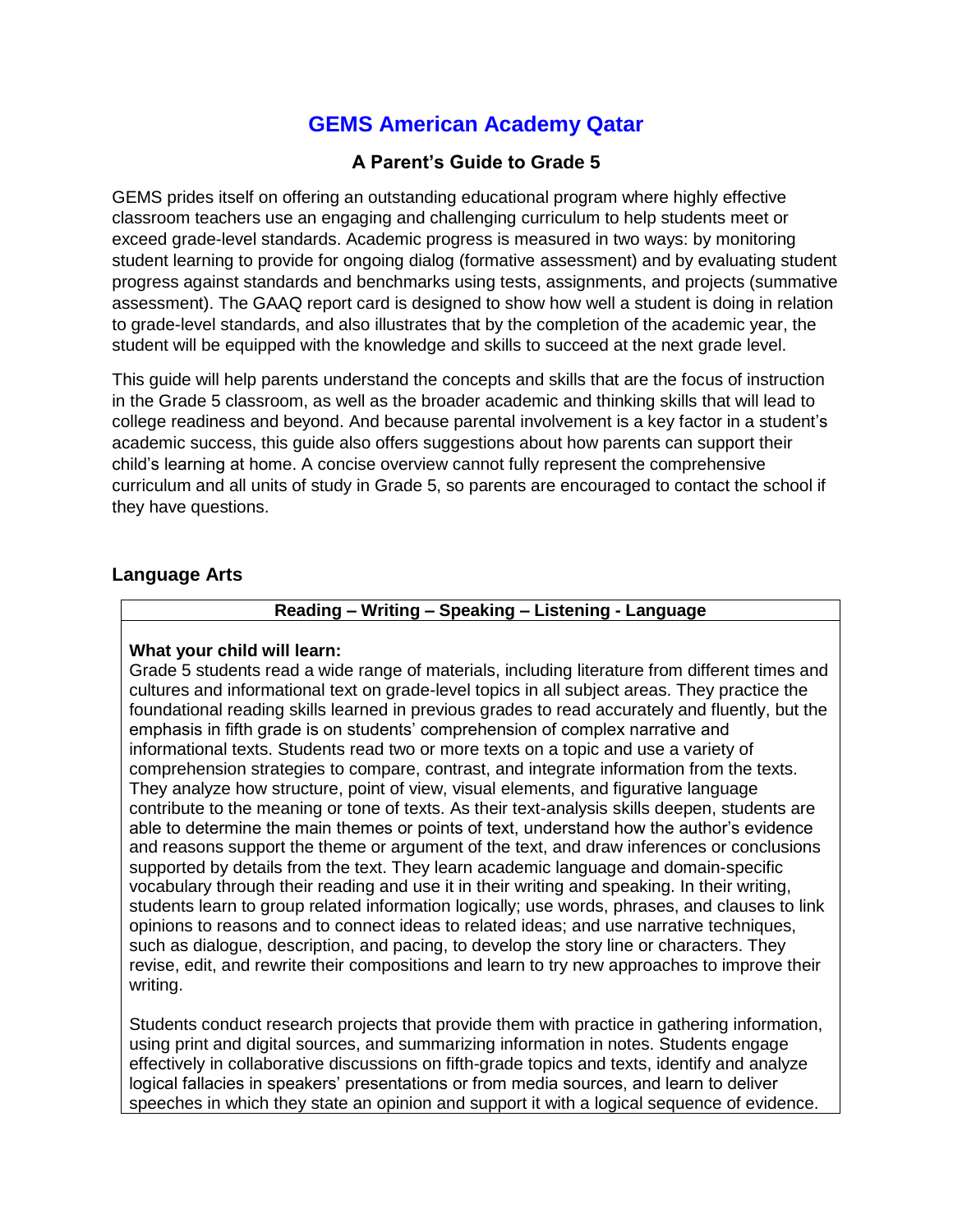They also learn to use gestures and expressions to convey meaning when they recite a section of a speech or poem, or read from a historical or scientific document. To support their writing and speaking, they learn the conventions of standard English grammar and usage, capitalization, punctuation, and spelling, such as using commas and quotations to set off dialogue and correctly indicating titles of different kinds of documents and sources. Students learn to use print and digital reference materials to determine the correct pronunciation and meaning of words and to identify alternate word choices in all fifth-grade content areas.

#### **What you can do at home:**

Reading with your child at home continues to be an integral strategy to support literacy skills. As you child enters and progresses through the intermediate grades, it is important for you to share your interest in reading, and it is equally important for them to observe you reading. Provide time and space in your home for your child to read by limiting distractions. Help your child find books, magazines, and other materials that are of interest to them to encourage reading, and engage them in high-quality literature. The use of meaningful technology can also support literacy skills. Talk to your child's teacher about ways to incorporate classroom units of study into reading at home. Libraries and book clubs can also be great way to encourage children to read.

## **Mathematics**

**Overview**

Students in Grade 5 apply their understanding of fractions and fraction models to represent the addition and subtraction of fractions with unlike denominators. They develop an understanding of the multiplication of fractions and, in limited cases, the division of fractions. Students develop fluency in multiplying and dividing decimals to hundredths and finalize fluency using the four operations with whole numbers. They find the volume of right rectangular prisms and classify two-dimensional figures into categories based on their properties. Students graph points on a coordinate plane to solve real-world problems and interpret the coordinate value of points in the context of the situation.

| <b>Operations and Algebraic Thinking</b>      | Number and Operations in Base Ten,             |
|-----------------------------------------------|------------------------------------------------|
|                                               | <b>Fractions</b>                               |
| What your child will learn:                   | What your child will learn:                    |
| In fifth grade, students write and interpret  | Students achieve fluency with multi-digit      |
| numerical expression. The standards call for  | addition, subtraction, multiplication, and     |
| students to write and evaluate simple         | division of positive whole numbers. Students   |
| numerical expressions, including those that   | find whole-number quotients of whole           |
| contain parentheses, brackets, or braces.     | numbers with up to four-digit dividends and    |
| Students express a whole number in the        | two-digit divisors, using strategies based on  |
| range 2-50 as a product of its prime factors. | place value, the properties of operations,     |
| Students also form ordered pairs from         | and/or the relationship between multiplication |
| numerical patterns generated from given       | and division. Students develop an              |
| rules, and they graph the ordered pairs on a  | understanding of operations with decimals as   |
| coordinate plane.                             | they add, subtract, multiply, and divide       |
|                                               | decimals to hundredths. Students use their     |
|                                               | understanding of place value to read, write,   |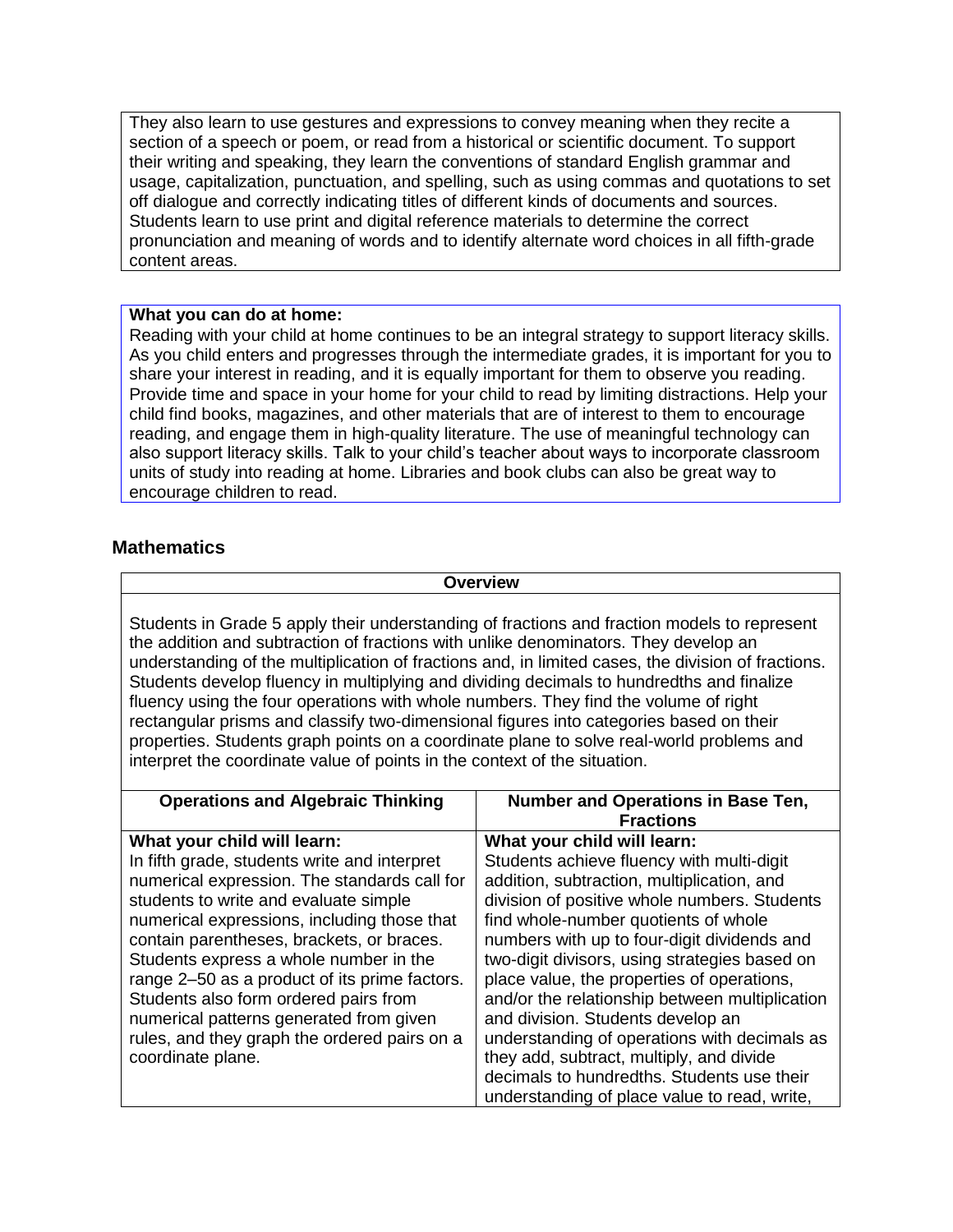and compare decimals to thousandths and round decimals to any place. Grade 5 students expand their understanding of place value as they explain the effect of multiplying or dividing by powers of 10 on decimal position and the number of zeros in a product. They also use whole-number exponents to denote powers of 10. Students extend previous understanding of equivalent fractions to add and subtract fractions with unlike denominators, including mixed numbers. They solve word problems involving addition and subtraction of fractions with unlike denominators by using visual fraction models or equations to represent the problem. They also mentally estimate and assess the reasonableness of their answers. (For example, recognize an incorrect result  $2/5 + 1/2 = 3/7$ , by observing that  $3/7 < 1/2$ . In fifth grade, students apply and extend previous understandings of multiplication and division to multiply and divide fractions. Students multiply a fraction or whole number by a fraction. They find the area of a rectangle with fractional side lengths by tiling it with unit squares and multiplying the side lengths to demonstrate procedural equivalence. Fifth graders interpret multiplication as scaling (resizing) by explaining the results of multiplying given numbers by fractions greater than 1 (a product greater than the given number) and less than 1 (a product smaller than the given number). They solve real-world problems involving multiplication of fractions and mixed numbers. Students interpret a fraction as division of the numerator by the denominator  $(a/b = a \div b)$ . They use visual fraction models or equations to solve word problems involving division of whole numbers, leading to answers in the form of fractions, mixed numbers, or decimal fractions. Students divide unit fractions by nonzero whole numbers and whole numbers by unit fractions. They use the relationship between multiplication and division to explain that (1/3)  $\div$  4 = 1/12 because (1/12) x 4 = 1/3 and 4  $\div$  $(1/5) = 20$  because 20 x  $(1/5) = 4$ .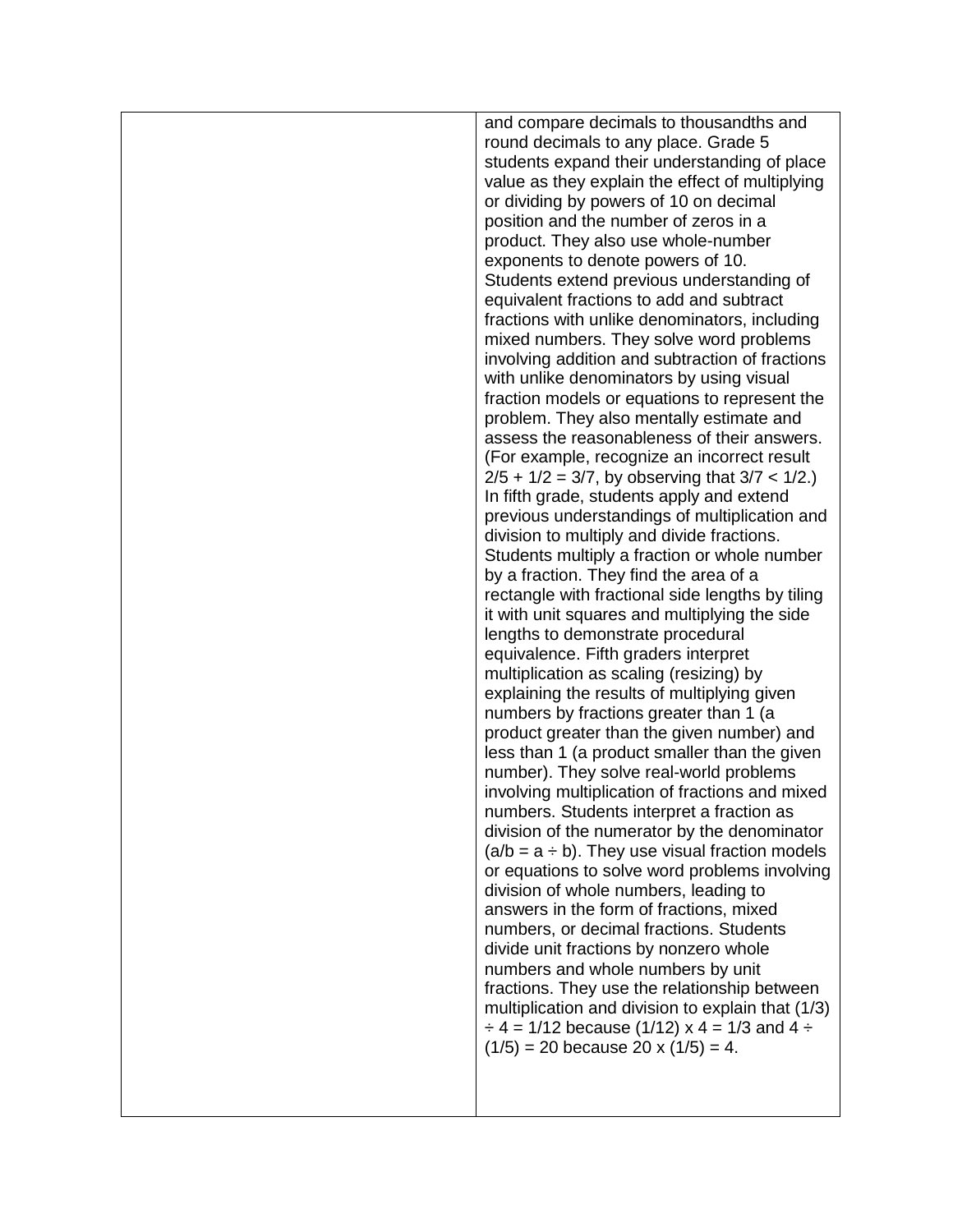| <b>Measurement and Data</b>                                 | Geometry                                       |
|-------------------------------------------------------------|------------------------------------------------|
|                                                             |                                                |
| What your child will learn:                                 | What your child will learn:                    |
| Students convert among different-sized                      | Students extend their understanding of two-    |
| standard measurement units within a given                   | dimensional figures as they classify them in a |
| measurement system and use these                            | hierarchy based on properties. They            |
| conversions to solve problems. They                         | distinguish among rectangles,                  |
| represent data in graphs and interpret the                  | parallelograms, and trapezoids and derive      |
| meaning of the data to solve problems                       | and use the formula for the area of a triangle |
| involving information presented in the graph.               | and of a parallelogram by comparing it with    |
| Fifth-grade students understand the concept                 | the formula for the area of a rectangle (i.e., |
| of volume and relate volume to multiplication               | two of the same triangles make a               |
| and addition to solve real-world and                        | parallelogram with twice the area; a           |
| mathematical problems. They find the                        | parallelogram is compared with a rectangle of  |
| volume of right rectangular prisms by using                 | the same area by cutting and pasting a right   |
| unit cubes and relate the method to                         | triangle on the parallelogram). Students know  |
| multiplying the height by the area of the                   | that the sum of the angles of any triangle is  |
| base to show procedural equivalence.                        | 180° and the sum of the angles of any          |
| Students use the understanding of volume                    | quadrilateral is 360° and use this information |
| to apply the formulas $V = I \times w \times h$ and $V = b$ | to solve problems. Fifth-grade students graph  |
| x h for rectangular prisms with whole-                      | points in the first quadrant of the coordinate |
| number edge lengths.                                        | plane to solve problems.                       |

## **Use of Calculators**

The use of calculators plays a special role in mathematics teaching and learning. Initially, it is important that students in the early grades develop a facility with basic arithmetic skills without reliance on calculators. In later grades, when students are ready to use them to their advantage, calculators can be a useful tool not only for solving problems in various contexts, but also for broadening students' mathematical horizons.

#### **What you can do at home:**

Make math fun and meaningful for your child by looking for real world math problems in your daily life. Emphasize problems that include multiplication, division, and measurement. Use everyday objects for reinforcing the concept of fractions and decimals—greater than/less than/equal to—and creating story problems. Ask questions that require mathematical thinking (e.g., estimation, greater/less than, word problems). Encourage your child to keep trying even when a problem may be challenging, talk to them about how they solve an answer to a problem, and praise them for effort, resiliency, and perseverance even if they aren't getting the "right" answer.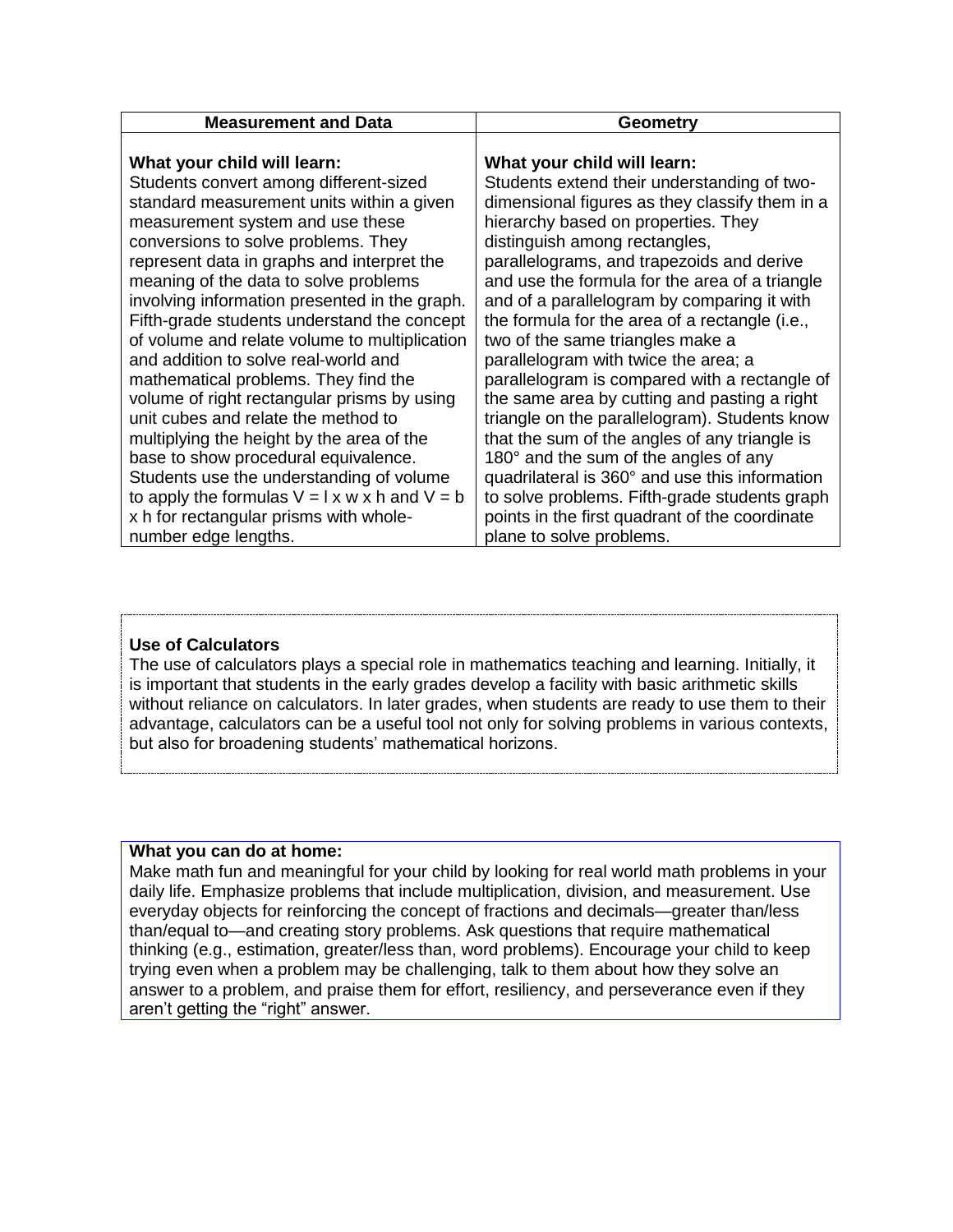# **Integrated Content**

| <b>Science</b>                                                                                                                                                                                                                                                                                                                                                                                                                                                                                                                                    | <b>Social Studies</b>                                                                                                                                                                                                                                                                                                                                                                                                                                                                                                                                                                                                                                                                     |
|---------------------------------------------------------------------------------------------------------------------------------------------------------------------------------------------------------------------------------------------------------------------------------------------------------------------------------------------------------------------------------------------------------------------------------------------------------------------------------------------------------------------------------------------------|-------------------------------------------------------------------------------------------------------------------------------------------------------------------------------------------------------------------------------------------------------------------------------------------------------------------------------------------------------------------------------------------------------------------------------------------------------------------------------------------------------------------------------------------------------------------------------------------------------------------------------------------------------------------------------------------|
| What your child will learn:<br>GAAQ uses the FOSS or Full Option<br>Science System. The program design is<br>based on learning progressions that provide<br>students with opportunities to investigate<br>core ideas in science in increasingly<br>complex ways over time. The target goals<br>are to help students know and use scientific<br>explanations of the natural world and the<br>development of scientific knowledge and<br>technological capabilities, and to participate<br>productively in scientific and engineering<br>practices. | What your child will learn:<br>In Grade 5, students use their understanding<br>of social studies concepts and cause-and<br>effect relationships to study the development<br>of Qatar and the United States. By applying<br>what they know from civics, economics and<br>geography, students learn the ideals,<br>principles, and systems that shaped both<br>countries' founding. They conclude the fifth<br>grade by applying their understanding of the<br>country's founding and the ideals in the<br>nation's fundamental documents to issues of<br>importance to them today. This learning<br>forms the foundation and understanding of<br>social studies concepts that will provide |
| There are three FOSS units of study in<br>Grade 5:<br><b>Physical Science -</b><br><b>Physical and Chemical Changes</b><br>Earth Science -<br>Earth Surface Changes/Relationships<br>between Organisms and their<br>Environments<br>Life Science –<br>Relationships between Organisms and their<br>Environments/Relationships between<br><b>System Variables</b>                                                                                                                                                                                  | students with the ability to examine their role<br>in the community, city, nation, and world.                                                                                                                                                                                                                                                                                                                                                                                                                                                                                                                                                                                             |

| What you can do at home:                   | What you can do at home:                       |
|--------------------------------------------|------------------------------------------------|
| Foster your child's interest in science by | Take opportunities to talk about civics, civil |
| encouraging them to wonder, observe, ask   | rights, and civic responsibilities. Read the   |
| questions, hypothesize, and experiment.    | local newspaper, watch the local news          |
| Encourage problem solving with everyday    | together, or find articles of interest to      |
| tasks (e.g., cooking and gardening). Visit | discuss. Family excursions to local            |
| parks, science museums, and zoos. Use      | governmental and historical sites can also     |
| technology as a resource to enhance the    | be fun ways to support social studies          |
| understanding of scientific concepts.      | curriculum.                                    |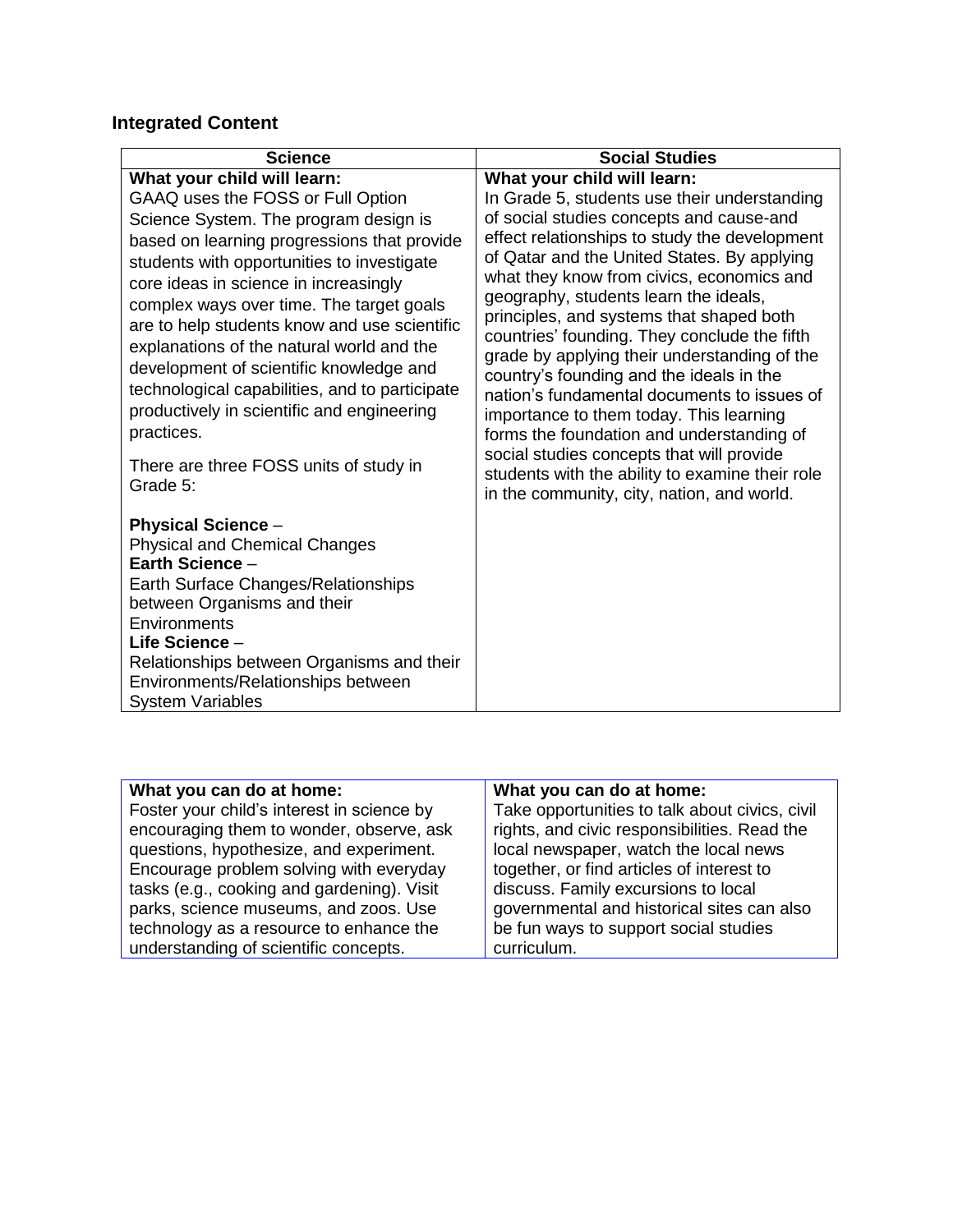#### **What your child will learn:**

Elementary art education encompasses several key components and students observe and comprehend various types of art. In art classes, students invent, create, and critique works of art, and they relate, connect, and transfer the skills that they learn into other content areas. In Grade 5, students discover how visual arts communicate the human experience. They analyze the formal and sensory qualities of art, and evaluative criteria are used when responding to works of art. Students use artistic media and expression to communicate personal and objective points of view create art using technological media. They apply an understanding of art processes and creative thinking to plan and create art, and they respond to art from familiar and unfamiliar cultures.

#### **What you can do at home:**

Encourage drawing and ask questions about your child's artwork. Pay attention to and support your child's artistic interests. Design a space for creativity and encourage art activities and imaginative play. Visit local art museums and galleries during family outings.

## **Music**

#### **What your child will learn:**

The elementary school general music curriculum is built on 12 themes. Each curriculum theme is tailored to match the cognitive development of the students in each of the grade levels. Each lesson addresses specific goals outlined in national standards. The thematic threads in elementary music include:

- Singing/Movement
- Playing Instruments
- Composing/Improvising
- Listening/Analyzing/Describing | Musical Styles
- Evaluating Music
- Theory/Notation
- Instrument/Ensembles
	-
- Music History/Famous **Composers**
- World Music/Cultures
- Cross Curriculum **Connections**
- Life Connections

#### **What you can do at home:**

Expand and support the musical experiences and background knowledge of your child by exposing them to a wide variety of musical genres. Attend the opera, symphony, or other musical events. Listen to a variety of types of music in your home or car. Urge your child to explain and discuss what they like and dislike about various types of music. Encourage and foster your child's interest in both vocal and instrumental music!